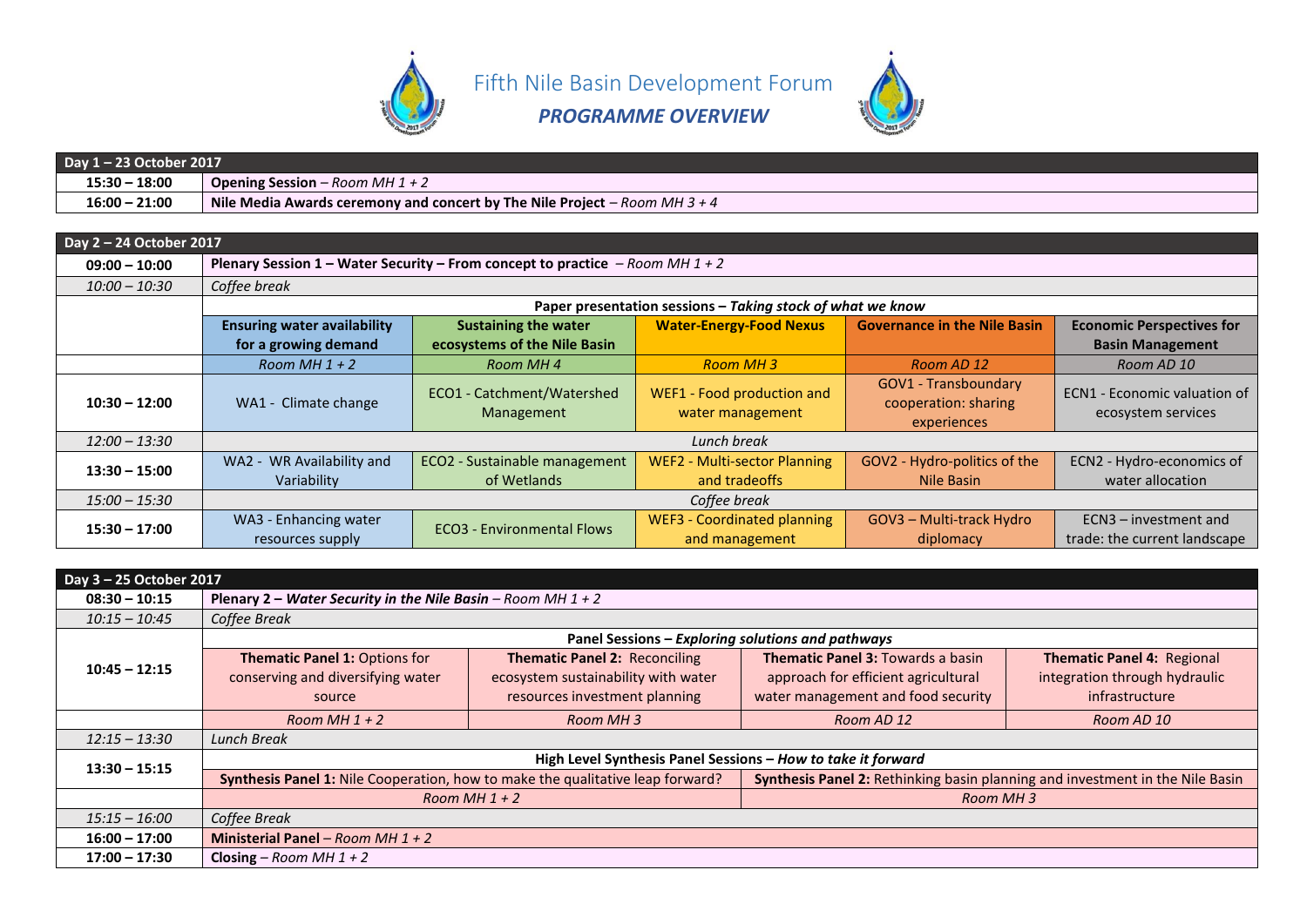

# **Fifth Nile Basin Development Forum**

**23-25 October 2017 Radisson Blue Hotel & Convention Center, Kigali - Rwanda** *Investing in Nile Cooperation for a Water Secure Future*



#### *FLOOR PLAN*

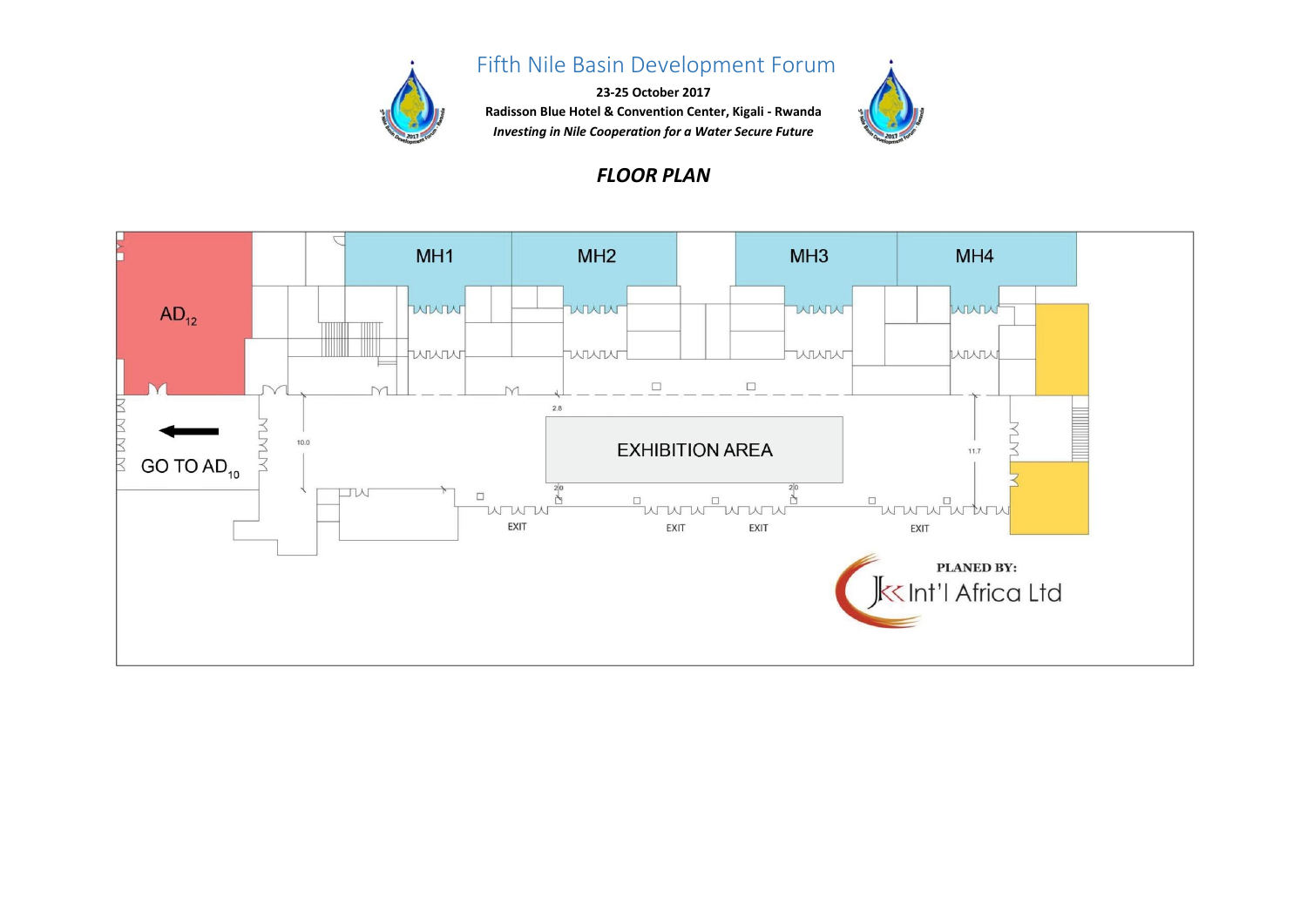

#### **Fifth Nile Basin Development Forum**

**23-25 October 2017 Radisson Blue Hotel & Convention Center, Kigali - Rwanda** *Investing in Nile Cooperation for a Water Secure Future*

# *FINAL PROGRAMME*

### *DAY 1 – Monday, 23rd October 2017*

*Participants are expected to register for the event at the Opening Session. Organisers, hosts and partners welcome participants to the Fifth Nile Basin Development Forum and introduce the programme for the following days. The Guest of Honour will visit the exhibition which will be open to participants for the duration of the NBDF.*

| <b>Opening Session</b> |                                                                                             |  |  |  |  |
|------------------------|---------------------------------------------------------------------------------------------|--|--|--|--|
|                        | Room MH $1 + 2$                                                                             |  |  |  |  |
| $15:30 - 16:00$        | Registration over tea and coffee                                                            |  |  |  |  |
| $16:00 - 16:05$        | Welcome statement by Dr. Claudine Uwera, Master of Ceremony (MC)                            |  |  |  |  |
| $16:05 - 16:15$        | Poem presentation by school children                                                        |  |  |  |  |
| $16:15 - 16:25$        | Welcome remarks by Eng. Innocent Ntabana, Executive Director, NBI Secretariat               |  |  |  |  |
| $16:25 - 16:35$        | Welcome remarks by HE Amb. Rolf Welberts, German Special Envoy for Nile Cooperation Affairs |  |  |  |  |
| $16:35 - 16:45$        | Welcome remarks by William Rex, CIWA Program Manager World Bank                             |  |  |  |  |
| $16:45 - 16:55$        | Welcome remarks Nile-COM Member of Rwanda (tbc)                                             |  |  |  |  |
| $16:55 - 17:05$        | Opening speech by the Guest of Honour                                                       |  |  |  |  |
| $17:05 - 17:25$        | Introduction to the program by Dr. Abdulkarim Seid, Chair of the Programme Committee        |  |  |  |  |
| $17:25 - 18:00$        | <b>Exhibition Opening</b>                                                                   |  |  |  |  |

*The Nile Media Awards 2017 seek to recognize journalists from within the Nile Basin for excellent reporting on Nile cooperation issues in order to promote increased, factual and increased, accurate and factual reporting on these issues.* 

| Nile Media Awards 2017 Ceremony and Nile Project Concert |                                                           |  |  |  |  |
|----------------------------------------------------------|-----------------------------------------------------------|--|--|--|--|
|                                                          | Room MH $3 + 4$                                           |  |  |  |  |
|                                                          | 18:00 - 19:00   Nile Media Awards Ceremony (incl. dinner) |  |  |  |  |
|                                                          | 19:00 - 21:00 The Nile Project Concert                    |  |  |  |  |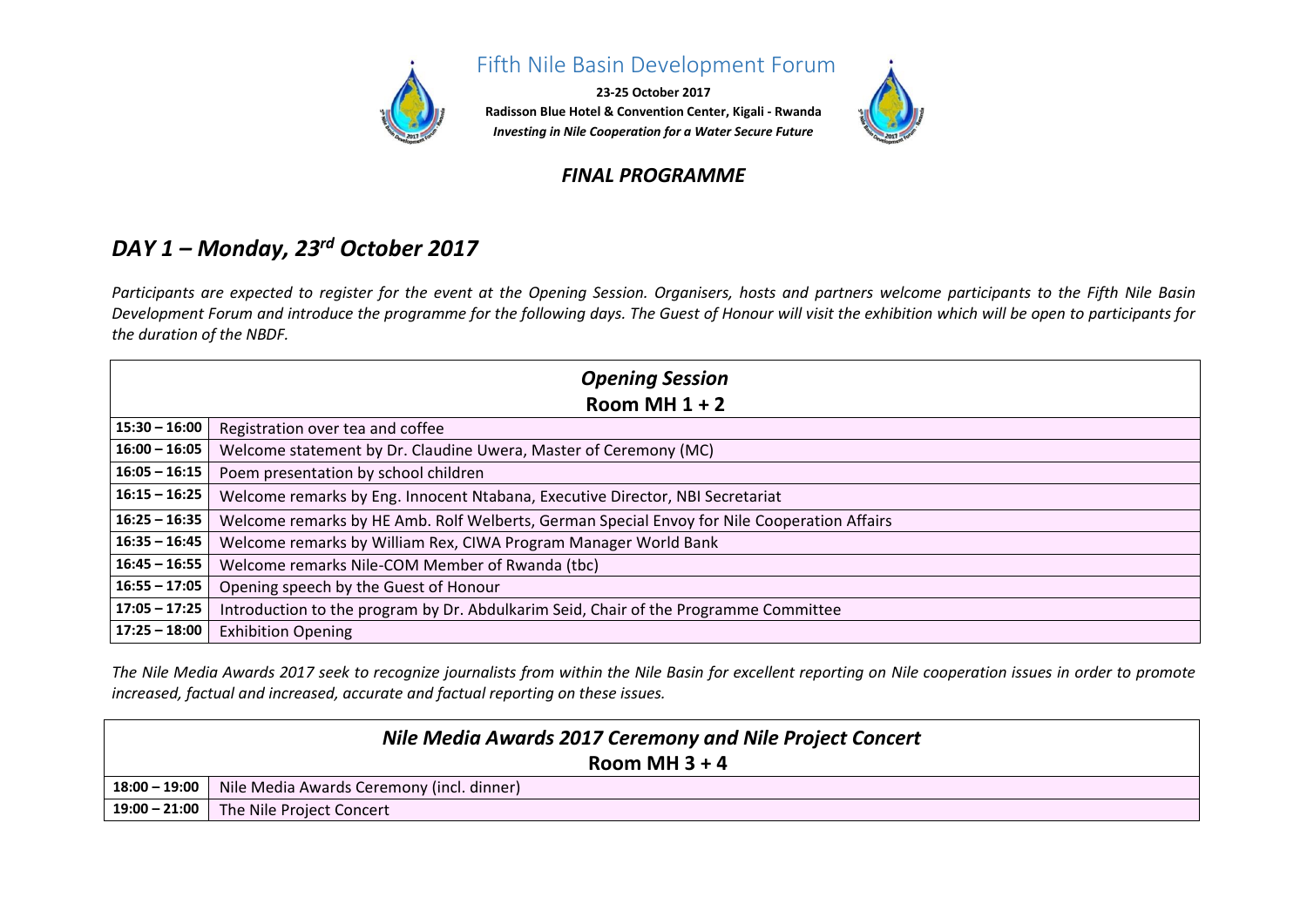### *DAY 2 – Tuesday, 24th October 2017*

*As water in the Nile Basin becomes an increasingly scarce resource, given the impacts of climate change, demand continues to rise with the growing populations and economies of the Nile Basin states. However, there are a wide range of options available to riparian states seeking to meet these growing demands by investing in cooperative solutions to managing water resources in an integrated and equitable manner. The first Plenary Session of the 5th NBDF will explore the concept of water security, what it means for the Nile Basin, and how cooperation can help achieve it for up- and downstream countries alike.*

|                 | Plenary Session 1: Water Security – From concept to practice                                                        |  |  |  |  |  |  |
|-----------------|---------------------------------------------------------------------------------------------------------------------|--|--|--|--|--|--|
|                 | Room MH $1 + 2$                                                                                                     |  |  |  |  |  |  |
| $09:00 - 10:00$ |                                                                                                                     |  |  |  |  |  |  |
|                 | Brief introduction to the program and theme of NBDF; by Dr. Claudine Uwera, MC                                      |  |  |  |  |  |  |
|                 | Keynote 1: River Basin Management Pathways to Water Security; by Dr. Don Blackmore                                  |  |  |  |  |  |  |
|                 | Keynote 2: Water security through regional basin planning - an example from the SADC region; by Prof. Zebedia Phiri |  |  |  |  |  |  |
|                 | Moderator: Dr. Claudine Uwera, MC                                                                                   |  |  |  |  |  |  |
|                 | Rapporteurs: Dr. Wubalem Fekade and Dr. Mohsen Alarabawy                                                            |  |  |  |  |  |  |
|                 |                                                                                                                     |  |  |  |  |  |  |
| $10:00 - 10:30$ | Coffee break                                                                                                        |  |  |  |  |  |  |

*A first step in moving towards a basin-wide approach to managing the waters of the Nile is to take stock of the knowledge and solutions already available in the basin. Three rounds of paper presentation sessions will collect the experience of scientists and practitioners on topics ranging from water resources and food security, energy access – and the nexus between these three –, water ecosystems, governance, financing options and knowledge assets. These have been arranged in five parallel session series, as outlined below, with each session featuring presentations from four experts as well as a short discussion.*

|                           | I: Ensuring water availability for a<br>growing water demand (WA)                                                                                                                                                                                                                                                                    | II: Sustaining the water ecosystems<br>of the Nile Basin (ECO)                                                                                                                                                                                                                                                          | <b>III: Water - Energy - Food Nexus</b><br>(WEF)                                                                                                                                                                                                                                                                    | <b>IV: Governance (GOV)</b>                                                                                                                                                                                                                                      | V: Economic Perspectives for<br><b>Basin Management (ECN)</b>                                                                                                                                                                                                                                               |
|---------------------------|--------------------------------------------------------------------------------------------------------------------------------------------------------------------------------------------------------------------------------------------------------------------------------------------------------------------------------------|-------------------------------------------------------------------------------------------------------------------------------------------------------------------------------------------------------------------------------------------------------------------------------------------------------------------------|---------------------------------------------------------------------------------------------------------------------------------------------------------------------------------------------------------------------------------------------------------------------------------------------------------------------|------------------------------------------------------------------------------------------------------------------------------------------------------------------------------------------------------------------------------------------------------------------|-------------------------------------------------------------------------------------------------------------------------------------------------------------------------------------------------------------------------------------------------------------------------------------------------------------|
| စိ<br>ج<br>Ser<br>Session | This session aims to build common<br>understanding on current and<br>projected future availability,<br>variability (natural and due to<br>climate change) and accessibility of<br>water resources in the Nile Basin<br>and generate options for<br>enhancing water supply/<br>availability for meeting the<br>growing water demands. | The objective of this session is to<br>take stock of current understanding<br>and knowledge of the two most<br>critical elements of the Nile basin<br>environment - wetlands and<br>catchments; explore options for<br>their sustainable management<br>determining technical, policy and<br>institutional requirements. | This session shall identify key<br>intra-, inter-sectoral and $u/s -$<br>d/s tradeoffs and explore/<br>propose/recommend strategic<br>options for regional<br>coordinated approaches<br>(infrastructure, institutions and<br>policies) to meet the growing<br>water, energy, and food<br>demands in the Nile Basin. | The objective of this session is to<br>identify constraints and<br>opportunities for effective<br>transboundary water<br>governance, explore options and<br>draw workable<br>recommendations for<br>cooperative management and<br>development of the Nile Basin. | This session seeks to create a<br>shared understanding of how<br>economic considerations are<br>currently impacting the<br>management of water resources,<br>as well as the potential<br>opportunities for economics,<br>trade and business in furthering<br>sustainable development of the<br>Nile waters. |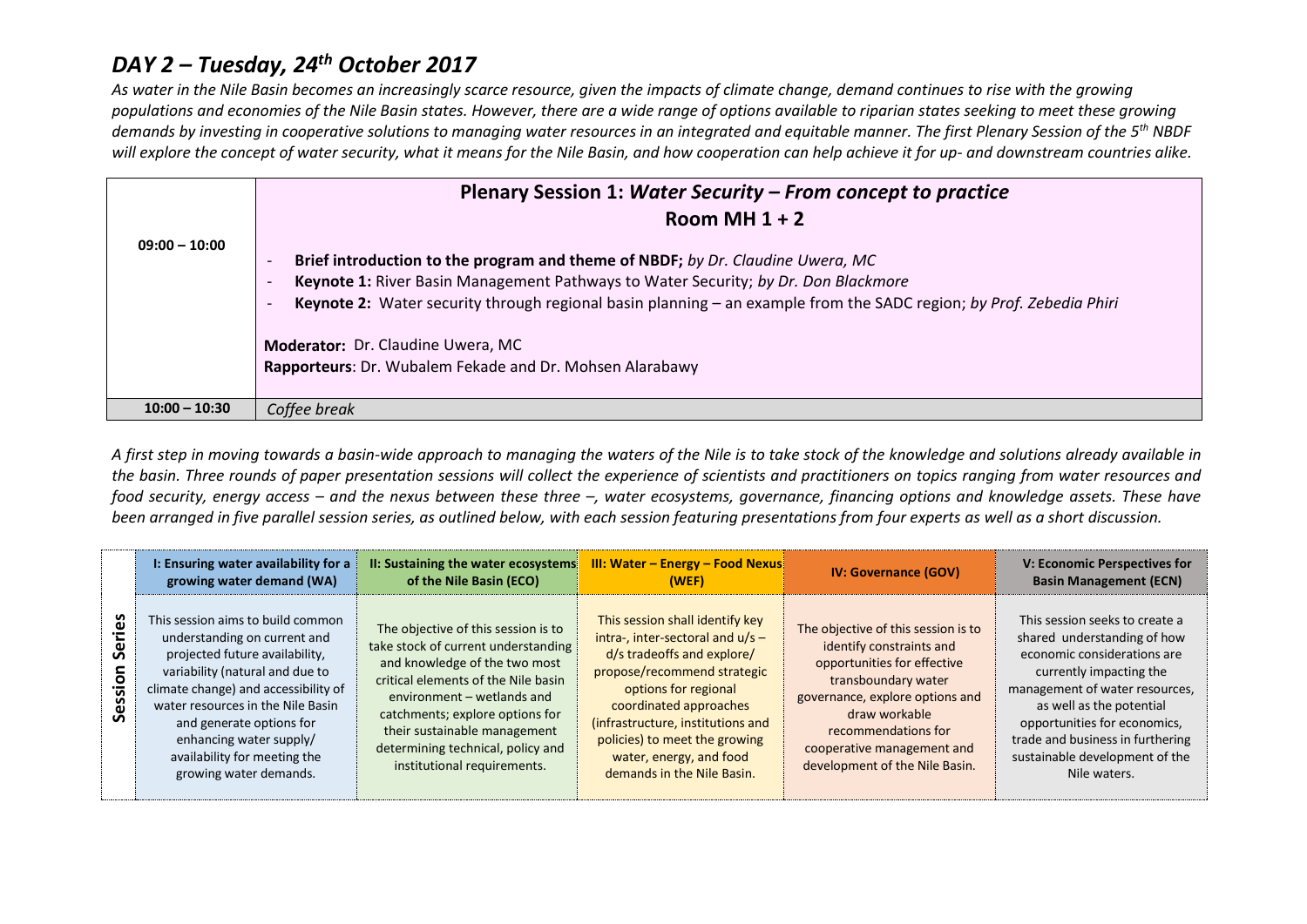|             | Paper Presentation Sessions: taking stock of what we know                                                                                                                                    |                                                                                                                             |                                                                                                                                                                |                                                                                                                 |                                                                                                                              |  |
|-------------|----------------------------------------------------------------------------------------------------------------------------------------------------------------------------------------------|-----------------------------------------------------------------------------------------------------------------------------|----------------------------------------------------------------------------------------------------------------------------------------------------------------|-----------------------------------------------------------------------------------------------------------------|------------------------------------------------------------------------------------------------------------------------------|--|
|             | <b>WA1 - Climate change</b><br><b>Moderator: Dr. Ahmed Khalid</b><br>Rapporteur: Eng. Arsene Mukubwa                                                                                         | <b>ECO1 - Catchment/Watershed</b><br><b>Management</b><br>Moderator: Eng. Colleta Ruhamia<br>Rapporteur: Mr. Leonard Akwany | WEF1 - Food production and<br>water management<br><b>Moderator: Dr. Rashid Mbazilra</b><br>Rapporteur: Mr. Andy Tola                                           | <b>GOV1 - Transboundary</b><br>cooperation: sharing<br>experiences                                              | <b>ECN1 - Economic valuation of</b><br>ecosystem services<br>Moderator: Dr. Michel Masozera                                  |  |
|             |                                                                                                                                                                                              |                                                                                                                             |                                                                                                                                                                | <b>Moderator:</b> Ms. Dorothy Kaggwa<br>Rapporteur: Mr. Tom Waako                                               | Rapporteur: Mr. Emmanuel Chonza                                                                                              |  |
|             | Room MH $1 + 2$                                                                                                                                                                              | <b>Room MH4</b>                                                                                                             | <b>Room MH3</b>                                                                                                                                                | Room AD 12                                                                                                      | Room AD 10                                                                                                                   |  |
|             | Climate Change projections for the<br>Nile Basin: what do the climate<br>models tell us?                                                                                                     | Soil and Water conservation,<br>experiences from upper Blue<br>Nile Basin, Ethiopia                                         | Regional agricultural trade and<br>investment in the Nile Basin<br>Dr. Claudia Ringler<br><b>Harnessing Water for Food</b><br>Security: Challenges and options | Beyond legalisms: toward<br>cooperative governance of<br>resource security                                      | The Value of the Sudd<br>Wetland: Implications for<br>Integrated Policies in the Nile<br><b>River Basin</b>                  |  |
|             | Dr. Modathir Zaroug                                                                                                                                                                          | Dr. Seifu A. Tilahun                                                                                                        | Dr. Eltigani Abdelgalil                                                                                                                                        | Ms. Belynda Petrie                                                                                              | Dr. Hannes Lang /<br>Dr. John Gowdy                                                                                          |  |
| 10:30-12:00 | Analyzing the future climate change Assessing impact of land use and Technical efficiency of large<br>of Upper Blue Nile River Basin<br>(UBNRB) using statistical down<br>scaling techniques | land cover change on stream<br>flow response: Dinder and<br>Rahad                                                           | scale irrigated wheat production cooperation through Benefit<br>in Blue Nile basin, case of Koga<br>irrigation scheme                                          | TB water governance and<br><b>Opportunities Assessment</b><br>Dialogue in the Sio-Malaba-<br>Malakisi sub-basin | Applying standardized<br>methodology to value<br>biodiversity and ecosystem<br>services in the Lake Victoria<br><b>Basin</b> |  |
|             | Mr. Dagnenet Fenta Mekonnen                                                                                                                                                                  | Eng, Khalid Hassaballah                                                                                                     | Mr. Anteneh Belay                                                                                                                                              | Mr. John Owino                                                                                                  | Dr. Brenda Bergman                                                                                                           |  |
|             | Impact of climate change on<br>precipitation distribution and water landscape restoration<br>availability in the Nile basin                                                                  | Livelihood Contribution of                                                                                                  | Impacts of irrigation<br>development in the Upper Blue<br>Nile basin using Nile Basin DSS                                                                      | Project based transboundary<br>cooperation: the case of GERD-P Ecosystem Service values at                      | Rapid Assessment of<br>Yala Wetland, Kenya                                                                                   |  |
|             | Mr. Zelalem Mekonnen                                                                                                                                                                         | Mr. Yitbarek Tibebe Welde<br>semaet                                                                                         | <b>Eng. Habtam Achenif</b>                                                                                                                                     | <b>Eng. Gedion Asfaw</b>                                                                                        | Mr. Justus Amayo                                                                                                             |  |
|             | The National Impact of 1.5 and 2<br>Degree Global Warming over Africa, <b>sustainable renewable energy</b><br>and the Role of Aridity                                                        | Catchment restoration for a<br>production in Upper<br>Nyabarongo Catchment, Rwanda                                          | Satellite based ICT for improved<br>crop production in the Gezira<br>Scheme - Sudan                                                                            | <b>GERD and Hydro-politics in the</b><br>Eastern Nile, from water to<br>benefit sharing?                        | Economic Valuation of<br><b>Wetlands Ecosystems for Wise</b><br>Use Review and Case Studies<br>from the Nile Basin           |  |
|             | Dr. Modathir Zaroug                                                                                                                                                                          | Mr. Francois Tetero                                                                                                         | Prof. Younis Gismalla                                                                                                                                          | Dr. Rawia Tawfik                                                                                                | Dr. Amel Azab                                                                                                                |  |
|             | <b>Discussion</b>                                                                                                                                                                            | <b>Discussion</b>                                                                                                           | <b>Discussion</b>                                                                                                                                              | <b>Discussion</b>                                                                                               | <b>Discussion</b>                                                                                                            |  |
|             | Lunch break                                                                                                                                                                                  |                                                                                                                             |                                                                                                                                                                |                                                                                                                 |                                                                                                                              |  |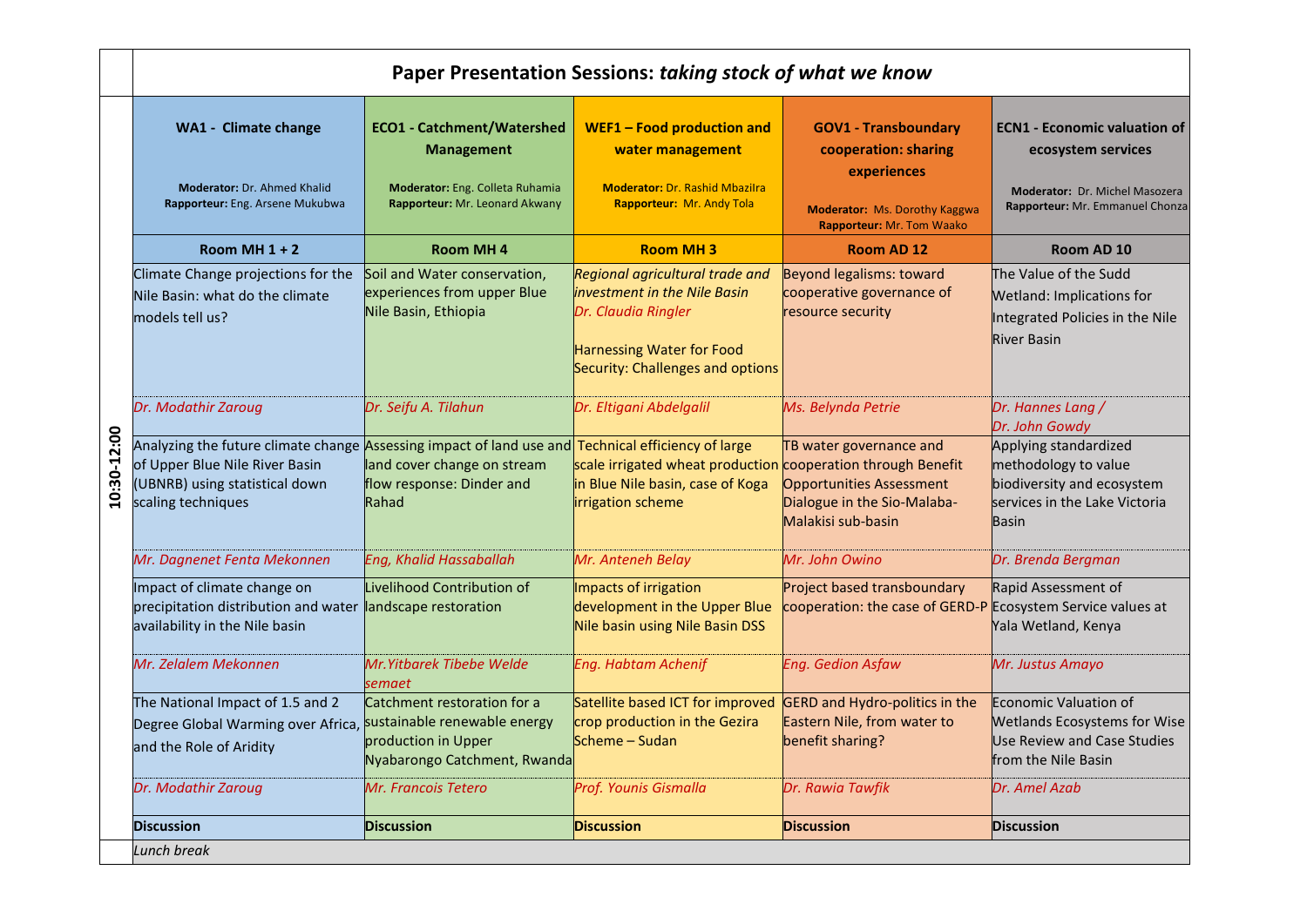|             | WA2 - WR Availability and<br>Variability<br>Moderator: Dr. Ahmed Khalid                                    | <b>ECO2</b> - Sustainable use and<br>management of Wetlands<br>Moderator: Eng. Colleta Ruhamia                                                       | <b>WEF2: Multi-sector planning</b><br>and tradeoffs<br><b>Moderator: Dr. Rashid Mbazilra</b>                        | <b>GOV2 - Hydro-politics of the</b><br><b>Nile Basin</b><br><b>Moderator: Ms. Dorothy Kaggwa</b> | <b>ECN2 - Hydro -economics of</b><br>water allocation<br>Moderator: Dr. Michel Masozera |
|-------------|------------------------------------------------------------------------------------------------------------|------------------------------------------------------------------------------------------------------------------------------------------------------|---------------------------------------------------------------------------------------------------------------------|--------------------------------------------------------------------------------------------------|-----------------------------------------------------------------------------------------|
|             | Room MH $1 + 2$                                                                                            | <b>Room MH4</b>                                                                                                                                      | <b>Room MH3</b>                                                                                                     | Room AD 12                                                                                       | Room AD 10                                                                              |
|             | Surface water availability and<br>variability in the Basin and climate<br>change impacts in the Nile Basin | <b>Supporting Sustainable</b><br>Management of the Mara<br><b>Wetlands in the Mara River</b><br><b>Basin</b>                                         | Eastern Nile Multi-Sectoral<br>Investment Opportunity Analysis Nile Basin Cooperation: Past                         | <b>Collective Action Theory and</b><br><b>Experience, Future Directions</b>                      | Water in national economic<br>planning: utilization,<br>challenges and valuation        |
|             | Prof. Seifeldin Abdalla                                                                                    | Mr. Emmanuel Mgimwa                                                                                                                                  | Ms. Azeb Mersha                                                                                                     | Dr. Alan Nicol                                                                                   | Dr. Khalid Siddig                                                                       |
| 13:30-15:00 | Use of EO Data for Monitoring RiverCommunity Conservation<br>Basins.                                       | <b>Agreements Model for</b><br>Sustainable Management of<br><b>Winam Gulf Wetlands</b>                                                               | Influence of Roseires Dam<br>Heightening on Performance of<br>Al-Guneid Irrigation Pumps in<br>Sudan                | Role of water diplomacy in TB<br>cooperation in EN: Application<br>of experimental games         | Eastern Nile Multipurpose<br>Option Scoping Model                                       |
|             | Ms. Milly Mbuliro                                                                                          | Ms. Roniance Adhiambo                                                                                                                                | Prof. Ali Adeeb                                                                                                     | Dr. Mahsa Motlagh                                                                                | Mr. Mikyas Gonfa                                                                        |
|             | Assessment of GW of Blue Nile<br>Sudan                                                                     | How Healthy is the Lake Victoria<br>Ecosystems Goods and Services? and Manage the Blue Nile River<br>Gender-Ecosystem-Poverty<br>linkage Perspective | <b>Using WEAP Model to Monitor</b><br><b>Basin</b>                                                                  | The Emotional River: The Hydro<br>Political Psychology of the Nile                               | Projecting downstream<br>impacts of the GERD: the case<br>of irrigated schemes in Sudan |
|             | Dr. Elmusalami<br>Fadlallah                                                                                | Dr. Aloyce Hepelwa                                                                                                                                   | Mokhtar<br><b>Eng. Mohamed</b>                                                                                      | Mr. Wondwosen Michago Seide Dr. Shamseddin                                                       | Ahmed                                                                                   |
|             | Flood forecasting and early warning <b>Incentives Based Conservation</b>                                   | <b>Approach for Nile Basin</b><br><b>Wetlands Wise-use by</b>                                                                                        | Mainstreaming value of<br><b>Ecosystems and Biodiversity in</b><br>Development Planning: Tana<br><b>River Basin</b> |                                                                                                  | Updating the hydrology of the<br>Baro-Akobo-Sobat                                       |
|             | Eng. Surafel Mamo Woldegbrael                                                                              | Mr. Amos Thiongo                                                                                                                                     | Mr. Wamubeyi Brian Jared                                                                                            |                                                                                                  | Dr. Verno Jonker                                                                        |
|             | <b>Discussion</b>                                                                                          | <b>Discussion</b>                                                                                                                                    | <b>Discussion</b>                                                                                                   | <b>Discussion</b>                                                                                | <b>Discussion</b>                                                                       |
|             | Coffee Break                                                                                               |                                                                                                                                                      |                                                                                                                     |                                                                                                  |                                                                                         |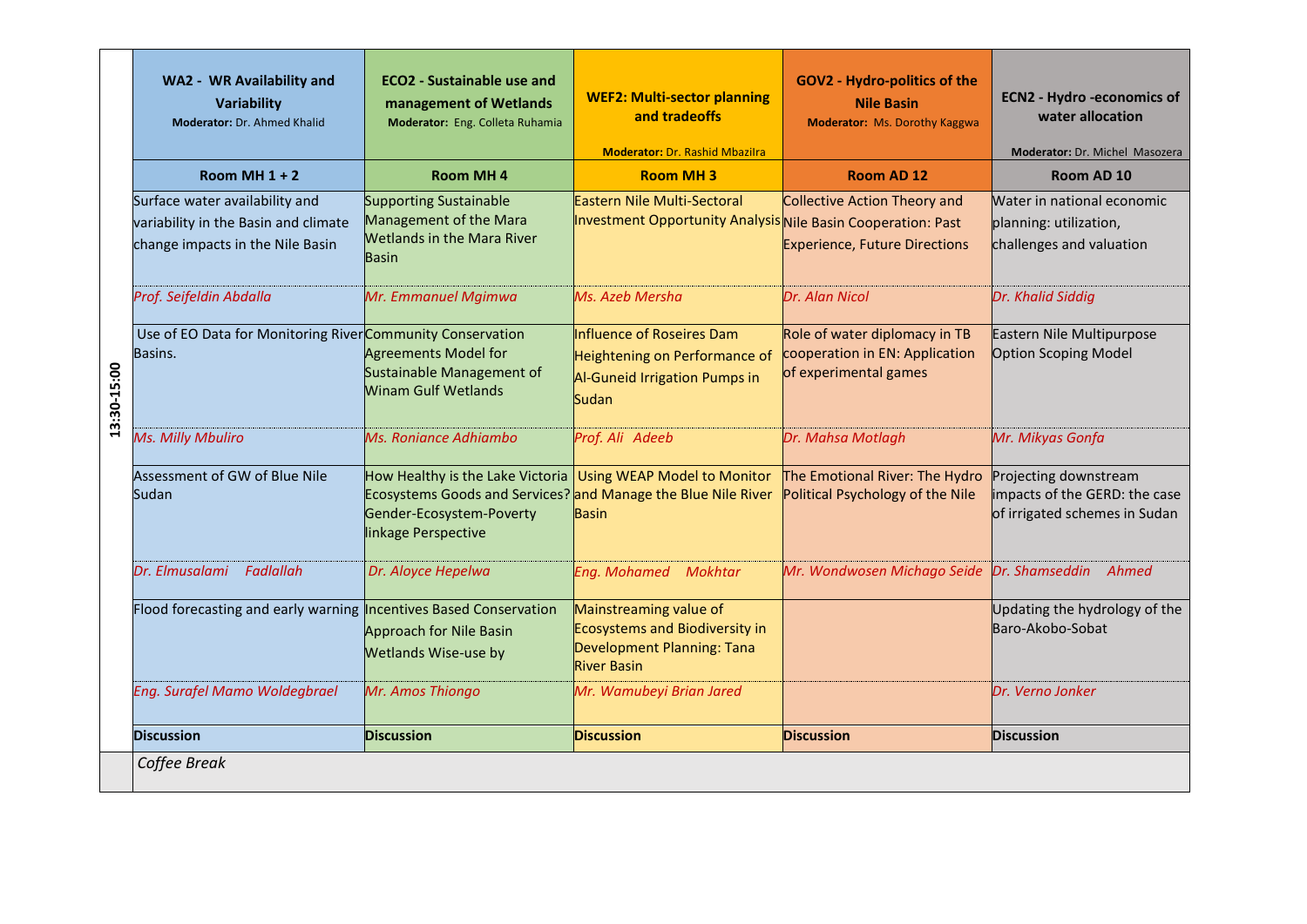|            | <b>WA3 - Enhancing water resources</b><br>supply<br>Moderator: Dr. Ahmed Khalid                                                                                                                                                                                                                                                                                                                                                                                                            | <b>ECO3 - Environmental</b><br><b>Flows</b><br>Moderator: Eng. Colleta Ruhamia                                                 | <b>WEF3 - Coordinated</b><br>planning and management<br><b>Moderator: Dr. Rashid Mbazilra</b>       | <b>GOV3 - Multi-track</b><br><b>Hydro-diplomacy</b><br><b>Moderator:</b> Ms. Dorothy Kaggwa                                                                                        | <b>ECN3</b> - Investment and trade:<br>exploring the current<br>landscape<br><b>Moderator: Michel Masozera</b>              |
|------------|--------------------------------------------------------------------------------------------------------------------------------------------------------------------------------------------------------------------------------------------------------------------------------------------------------------------------------------------------------------------------------------------------------------------------------------------------------------------------------------------|--------------------------------------------------------------------------------------------------------------------------------|-----------------------------------------------------------------------------------------------------|------------------------------------------------------------------------------------------------------------------------------------------------------------------------------------|-----------------------------------------------------------------------------------------------------------------------------|
|            | Room MH $1 + 2$                                                                                                                                                                                                                                                                                                                                                                                                                                                                            | <b>Room MH4</b>                                                                                                                | <b>Room MH3</b>                                                                                     | Room AD 12                                                                                                                                                                         | Room AD 10                                                                                                                  |
|            | Scope for diversifying water<br>resources supply in the Nile Basin                                                                                                                                                                                                                                                                                                                                                                                                                         | A Framework Model for<br>Strategic Environmental<br><b>Assessment for River</b><br><b>Engineering Development</b>              | Towards operation of dam<br>cascades, approaches of NBI in<br>the Eastern Nile                      | Realizing the water security of<br>the Nile Basin states: exploring<br>the options                                                                                                 | Political economy of large<br>scale agricultural investment in<br>the Nile Basin: exploring<br>opportunities and challenges |
|            | Dr. Yassir Abas                                                                                                                                                                                                                                                                                                                                                                                                                                                                            | Mr. Lugard Kaunda Ogaro                                                                                                        | Dr. Omer El-Awad                                                                                    | Dr. John R. Nyaoro                                                                                                                                                                 | Mr. Ramy Hanna                                                                                                              |
| 5:30-17:00 | Rainfall Harvesting Projects in SudanEnvironmental flow assessment:                                                                                                                                                                                                                                                                                                                                                                                                                        | NBI experience; include case<br>studies (dinder)                                                                               | Challenges facing Atbara Dam<br><b>Complex (ADC) Operation</b><br>Management                        | The role of media and science<br>communication in shaping<br>debates and negotiations over<br>the Nile.                                                                            | Food, Fodder and Flowers:<br>virtual water trade in the Nile<br><b>Basin</b>                                                |
|            | Dr. Ahmed Adam                                                                                                                                                                                                                                                                                                                                                                                                                                                                             | Dr. Mohsen Alarabawy                                                                                                           | Prof. Abdalla Abdelsalam Ahmed Dr. Emanuele Fantini                                                 |                                                                                                                                                                                    | Dr. Ana Elisa Cascão                                                                                                        |
|            | Challenges and success factors to<br>enhancing rural community<br>resilience to drought- Case study<br>Bugesera in Rwanda                                                                                                                                                                                                                                                                                                                                                                  | <b>Environmental flow for the Nile</b><br>Basin: Framework for regional<br>evaluations and a case study<br>from the Mara river | Seeking Compromise with the<br><b>GERD</b>                                                          | Integrated diagnostic approach<br>to understand stakeholder's role Eastern Nile Basin: Engine or<br>and impact on water governance Barrier of Effective Water<br>in the Nile Basin | Business Corporations in the<br>Governance?                                                                                 |
|            | Eng. Lazare Nzeyimana                                                                                                                                                                                                                                                                                                                                                                                                                                                                      | Dr. Gordon O'Brien                                                                                                             | Dr. Kevin Wheeler                                                                                   | Mr. Mohamedh<br><b>Tawfik</b>                                                                                                                                                      | Ms. Abeer Abazeed                                                                                                           |
|            | Groundwater availability and<br>potential in the Nile Basin                                                                                                                                                                                                                                                                                                                                                                                                                                | Evaluation of experiences with<br>e-flow assessments in the East<br>Africa                                                     | National Water Projects in the<br>Eastern Nile Basin: Drivers to<br><b>Conflict or Cooperation?</b> | The Nile Project: culture and<br>education dimensions of water<br>diplomacy                                                                                                        | Climate finance: opportunities<br>for investment in the water<br>sector                                                     |
|            | Dr. Seifu Kebede                                                                                                                                                                                                                                                                                                                                                                                                                                                                           | Prof. Michael McClain                                                                                                          | <b>Eng. Mina Michel Samaan</b>                                                                      | Mr. Mina Girgis                                                                                                                                                                    | Mr. Herman Kwoba                                                                                                            |
|            | <b>Discussion</b>                                                                                                                                                                                                                                                                                                                                                                                                                                                                          | <b>Discussion</b>                                                                                                              | <b>Discussion</b>                                                                                   | <b>Discussion</b>                                                                                                                                                                  | <b>Discussion</b>                                                                                                           |
|            | Open Space: exhibition visits, side meetings and book launches:<br>Realizing the Water security of the Nile Basin States: balancing the Existing Water Uses and Potential Water Uses, Dr. John Rao Nyaoro<br>The River Nile: a bridge to cooperation, Prof. Mark Mwandosya<br>$\overline{\phantom{a}}$<br>The Grand Ethiopian Renaissance Dam and the Nile Basin: Implications for transboundary water cooperation, Dr. Zeray Yihdego, Prof. Alistair Rieu-Clarke, Dr.<br>Ana Elisa Cascão |                                                                                                                                |                                                                                                     |                                                                                                                                                                                    |                                                                                                                             |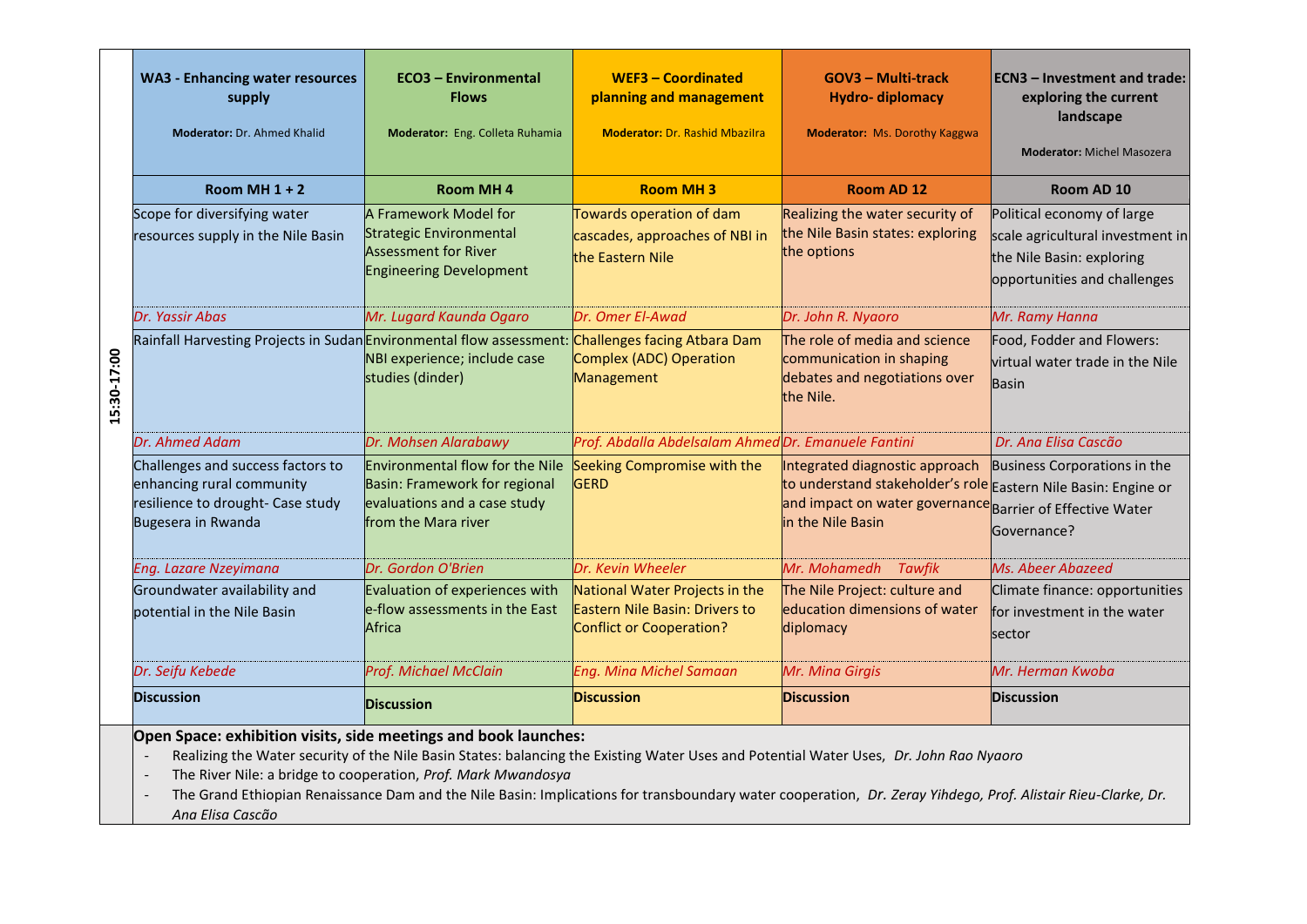# *DAY 3 – Wednesday, 25th October 2017*

*Day 3 aims to pave a way forward for Nile Basin countries to explore joint solutions to river basin management. The Plenary introduces current strategies at the national level, NBI's approach to exploring possible solution pathways and examples of how two other river basins are addressing similar challenges.*

|                 | Plenary Session 2: Coordinated planning and management of shared water resources for<br>enhancing water security in the Nile Basin<br>Room MH $1 + 2$                                                                                                                                                                                                                                             |  |  |  |  |  |  |
|-----------------|---------------------------------------------------------------------------------------------------------------------------------------------------------------------------------------------------------------------------------------------------------------------------------------------------------------------------------------------------------------------------------------------------|--|--|--|--|--|--|
|                 | Review of Day 2, introduction to Day 3; by Dr. Claudine Uwera, MC                                                                                                                                                                                                                                                                                                                                 |  |  |  |  |  |  |
|                 | Country perspectives (5) on future water demands, challenges and strategies for addressing the growing water demands                                                                                                                                                                                                                                                                              |  |  |  |  |  |  |
| $08:30 - 10:25$ | Sudan: Eng. Ahmed Adam<br>Rwanda: Dr. Omar Munyaneza<br>Uganda: Eng. Sowed Sewagudde<br>Ethiopia: Dr. Ylma Seleshi                                                                                                                                                                                                                                                                                |  |  |  |  |  |  |
|                 | Keynote 1: Exploring how to address projected growth in water demands, NBI's approach; by Dr. Abdulkarim Seid<br>Keynote 2: Indicative scenarios of cooperative solutions for addressing up- and downstream water demands; by Prof. Dale<br>Whittington<br>Keynote 3: Adapting water governance to emerging needs and challenges, example from the Colorado river basin; by Prof. Edith<br>Zagona |  |  |  |  |  |  |
|                 | <b>Moderator: Dr. Claudine Uwera, MC</b><br>Rapporteurs: Dr. Wubalem Fekade and Dr. Mohsen Alarabawy                                                                                                                                                                                                                                                                                              |  |  |  |  |  |  |
|                 | Coffee break                                                                                                                                                                                                                                                                                                                                                                                      |  |  |  |  |  |  |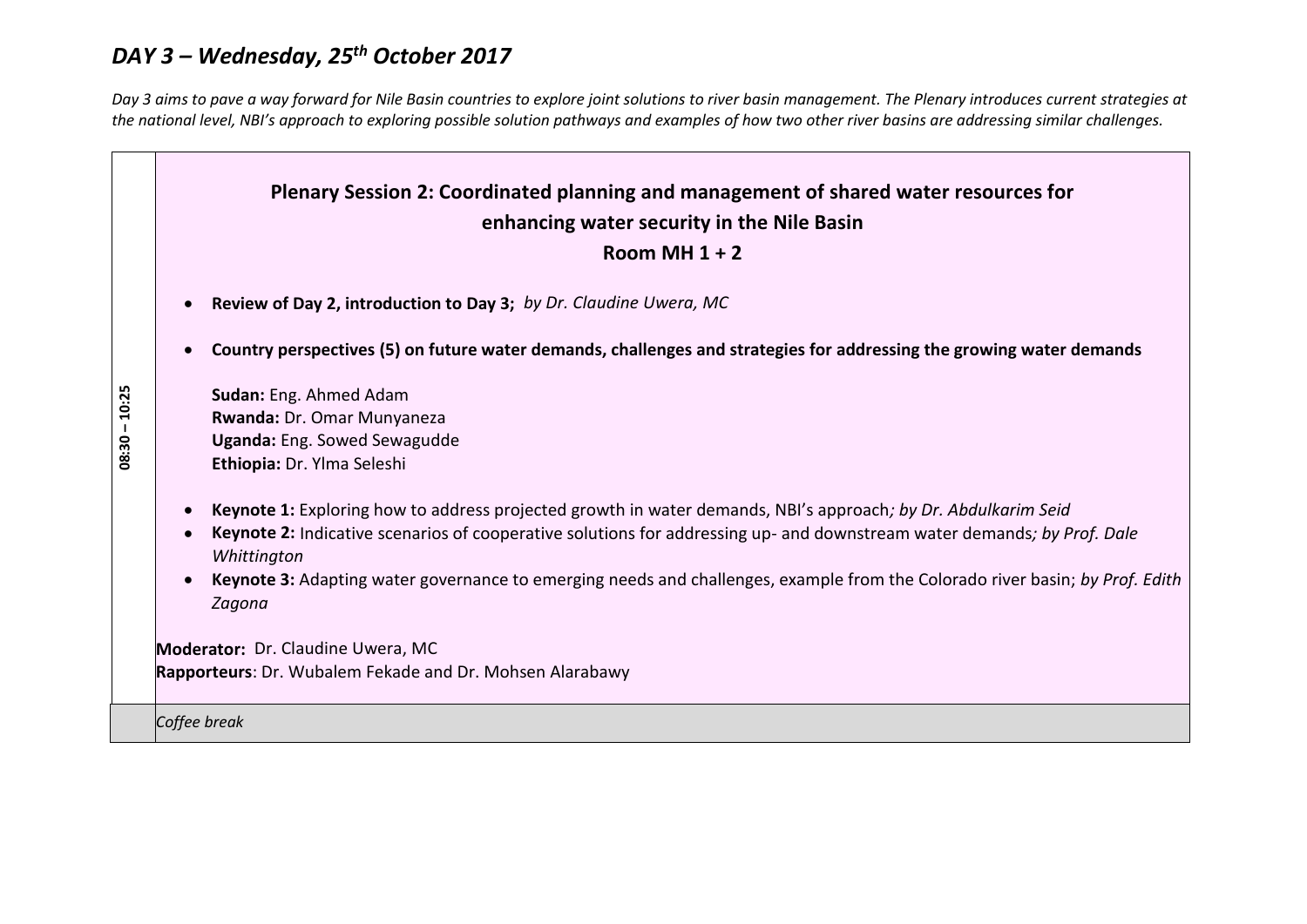*Four parallel panel sessions draw on the vast knowledge collected on day two and begin to explore possible solutions and pathways to the sustainable and*  cooperative management and development of the Nile Basin's resources. Each panel will feature three short expert inputs to stimulate discussion.

|                 |                                                                                      | <b>Panel Sessions: exploring solutions and pathways</b>                                                                                                              |                                                                                                          |                                                                                                                                               |
|-----------------|--------------------------------------------------------------------------------------|----------------------------------------------------------------------------------------------------------------------------------------------------------------------|----------------------------------------------------------------------------------------------------------|-----------------------------------------------------------------------------------------------------------------------------------------------|
|                 | Thematic Panel 1: Options for conserving<br>and diversifying water source            | Thematic Panel 2: Reconciling ecosystem<br>sustainability with water resources<br>investment planning                                                                | <b>Thematic Panel 3: Towards a basin</b><br>approach for efficient water<br>management and food security | Thematic Panel 4: Regional integration<br>through hydraulic infrastructure                                                                    |
|                 | <b>Moderator: Dr. Ahmed Khalid</b><br>Rapporteur: Eng. Arsene Mukubwa                | <b>Moderator: Dr. Malte Grossmann</b><br>Rapporteur: Mr. Leonard Akwany                                                                                              | <b>Moderator: Dr. Rashid Mbaziara</b><br>Rapporteur: Mr. Tom Waako                                       | Moderator: Eng. Fekahmed Negash<br>Rapporteur: Mr. Andy Tola                                                                                  |
|                 | Room MH $1 + 2$                                                                      | Room MH <sub>3</sub>                                                                                                                                                 | Room AD 12                                                                                               | Room AD 10                                                                                                                                    |
|                 | Enhancing and diversifying water sources:<br>scanning the options for the Nile Basin | Environmental flows: how to use existing<br>best practice in the Nile Basin region                                                                                   | Food security through basin-wide<br>approaches of agricultural water<br>management                       | Coordinated operation of cascade of dams,<br>experiences from the Colorado Basin, USA                                                         |
|                 | Dr. Yassir Abbas                                                                     | <b>Prof. Michael McClain</b>                                                                                                                                         | Mr. Bart Hilhorst                                                                                        | Prof. Edith Zagona                                                                                                                            |
| $10:45 - 12:15$ | Improved demand side management and<br>use of non-conventional water;                | Water requirements of Wetlands:<br>Integrating wetland sustainable use and<br>management in basin planning                                                           | The critical role of global and regional<br>virtual water trade in the Nile Basin                        | Power inter-connection and energy trade,<br>NBI's experience.                                                                                 |
|                 | Dr. Mohammed Ahmed Hassan                                                            | Dr. Paul Ouédraogo                                                                                                                                                   | Dr. Ana Elisa Cascão                                                                                     | Mr. Ellicad Nyabeeya                                                                                                                          |
|                 | Groundwater as complementary water<br>source                                         | Integrated watershed management for<br>protection of water source areas and<br>sustainable livelihoods                                                               | Agriculture and Food Security in NBI's<br><b>Strategy</b>                                                | Regional integration through hydraulic<br>infrastructure: the economic arguments                                                              |
|                 | Dr. Seifu Kebede                                                                     | Dr. Seifu A. Tilahun                                                                                                                                                 | <b>Eng. Innocent Ntabana</b>                                                                             | Prof. Marc Jeuland                                                                                                                            |
|                 | Prof. Seifeldin Abdalla<br>Dr. Yilma Sileshi                                         | Short interventions by additional panellists: Short interventions by additional panelists: Short interventions by additional<br>Eng. Alier Oka<br>Ms. Astrid Hillers | panelists:<br>Prof. Younis Gismalla                                                                      | New approaches for regional water-energy<br>integration<br>Prof. Julien Harou                                                                 |
|                 | Eng. Jackson Twinomujuni<br>Mr. Francis Wajo                                         | Mr. Laisser Sadiki<br>Ms. Lucy Iyango<br>Mr. Francois Tetero                                                                                                         | Dr. Omer El-Awad<br>Dr. Badreldi Elhas<br>Mr. Fred Mwango                                                | Short interventions by additional panelists:<br>Dr. Kevin Wheeler<br>Prof. Abdalla Abdussalam<br>Eng. Sowed Sewaggude<br>Eng. Teshome Atnafie |
|                 | Discussion and audience Q&A                                                          | Discussion and audience Q&A                                                                                                                                          | Discussion and audience Q&A                                                                              | Discussion and audience Q&A                                                                                                                   |
|                 | Lunch                                                                                |                                                                                                                                                                      |                                                                                                          |                                                                                                                                               |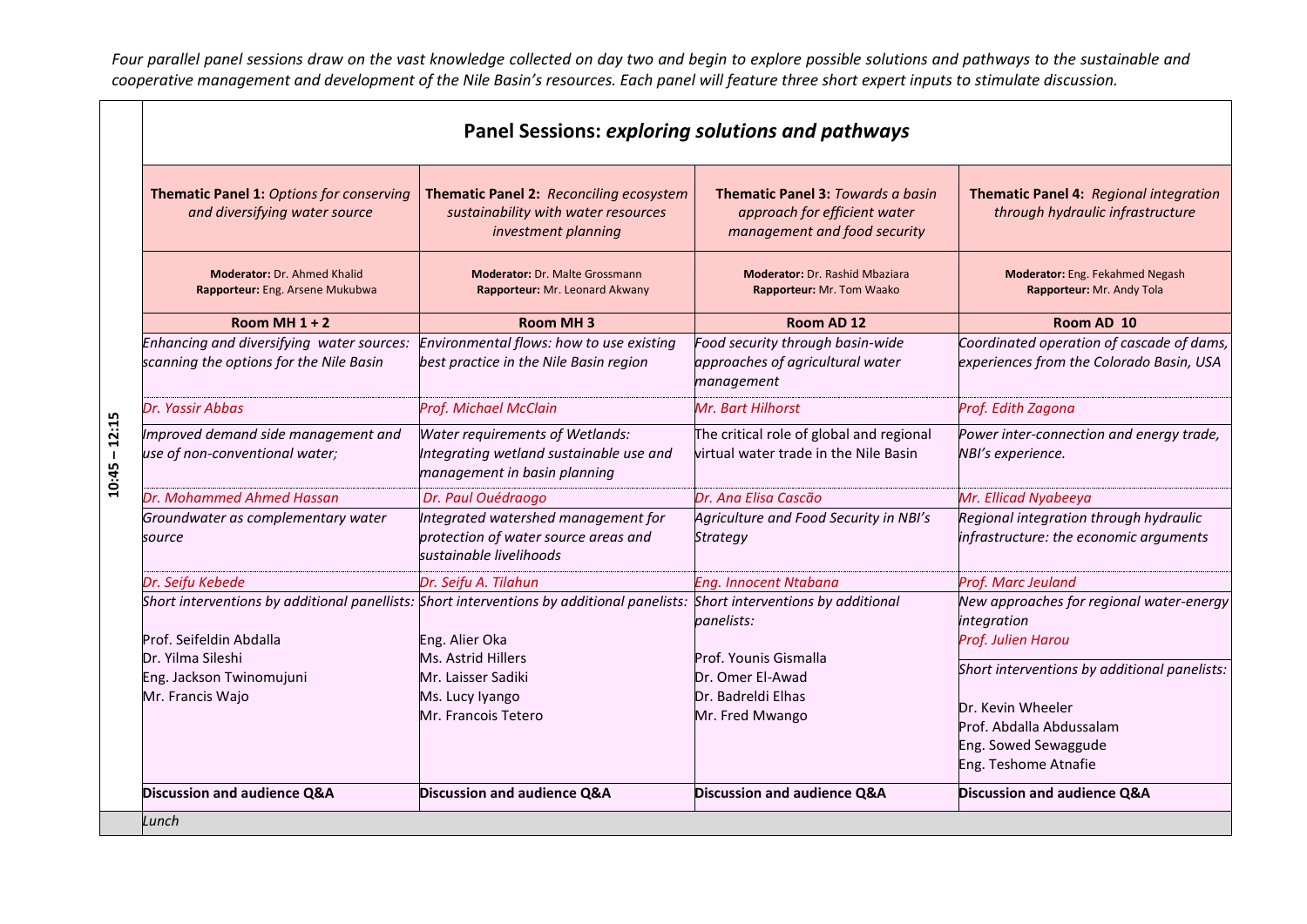*Two parallel synthesis panels seek to further focus the discussions of the previous days and translate them into specific options for Nile Basin countries to take move their cooperation forward.*

| High Level Panel Session: how to take it forward                                                                                                                                                |                                                                                                                                                                                      |
|-------------------------------------------------------------------------------------------------------------------------------------------------------------------------------------------------|--------------------------------------------------------------------------------------------------------------------------------------------------------------------------------------|
| <b>Synthesis Panel 1:</b> Nile Cooperation, how to make the qualitative<br>leap forward?<br><b>Moderator: Dr. Susanne Schmeier</b><br>Rapporteurs: Dr. Wubalem Fekade, Mr. Tom Waako            | <b>Synthesis Panel 2:</b> Rethinking basin planning and investment in<br>the Nile Basin<br><b>Moderator:</b> Eng. Fekahmed Negash<br>Rapporteur: Dr. Mohsen Alarabawy, Mr. Andy Tola |
| Room MH $1+2$                                                                                                                                                                                   | <b>Room MH3</b>                                                                                                                                                                      |
| Qualitative leap in Nile cooperation, reflecting on the outcomes of the<br>paper and panel sessions, by Rapporteur                                                                              | Building blocks for a water secure Nile Basin: reflecting on the<br>outcomes of the paper and panel sessions, by Rapporteur                                                          |
| Strengthening the dialogue: structured dialogue as a means for exploring NBI's 10 year strategy: Re-thinking regional investment and basin<br>breakthrough options in transboundary cooperation | planning                                                                                                                                                                             |
| Prof. Jon Martin Trondalen                                                                                                                                                                      | Dr. Abdulkarim Seid                                                                                                                                                                  |
| 15:15<br>International water law perspectives                                                                                                                                                   | International experience in joint basin planning and investments                                                                                                                     |
| $13:30 -$<br>Dr. Salman Salman (via Skype)                                                                                                                                                      | Dr. Don Blackmore                                                                                                                                                                    |
| Short interventions by other panellists:                                                                                                                                                        | Short interventions by other panellists:                                                                                                                                             |
| H.E. State-Minister Hirut Zemene                                                                                                                                                                | Eng. Teferra Beyene                                                                                                                                                                  |
| Prof. Seifeldin Abdalla                                                                                                                                                                         | Eng. Ellicad Nyabeeya                                                                                                                                                                |
| Dr. John Nyaoro                                                                                                                                                                                 | Dr. Ali Said Matano                                                                                                                                                                  |
| Eng. Florence Adongo                                                                                                                                                                            | Prof. Zebedia Phiri                                                                                                                                                                  |
| Discussion: Q and A from audience, panel members reflection                                                                                                                                     | Discussion: Q and A from audience, panel members reflection                                                                                                                          |
| Coffee Break                                                                                                                                                                                    |                                                                                                                                                                                      |